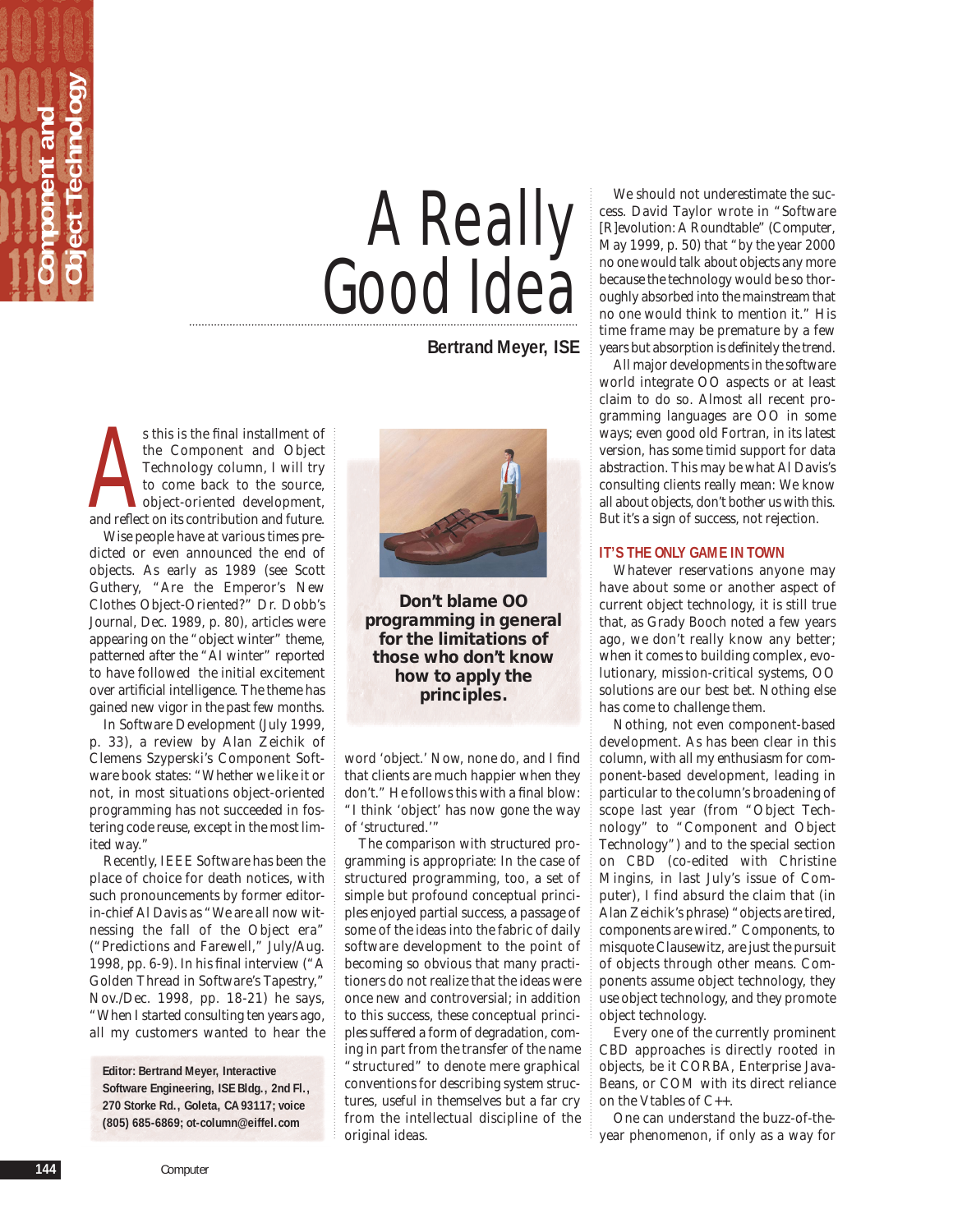consultants to renew their claims to expertise. We in the software field don't have preseason sales and postseason discounts, so we need ever new ways to drum up business. There's nothing wrong with that; let's just not take it too seriously.

David Taylor, in the roundtable cited above, noted that "Even *Object Magazine* changed its name to *Component Software* to maintain its cutting edge." That was quite amusing, since a couple of months after Taylor's article *Component Software* announced that it was merging with *Application Development*, retaining the latter's title. Does this mean that components are out and we are now back to applications? Probably not. A marketing strategy is not a technology trend.

#### **TEACHING THOSE WHO ALREADY KNOW**

The "we know all about objects so what else is new" attitude cited by Al Davis is indeed widespread. In my experience it is largely unjustified. While many engineers and managers are familiar with the basic goals of object technology, only a minority has really understood the deeper concepts and started to apply them thoroughly. This can make life tough for object technology consultants and instructors: As every parent and educator knows, it is impossible to teach people something when they think they already know it.

I find that general intellectual sympathy with the principles of information hiding, data abstraction, taxonomy, reuse, systematic software construction—an attitude found fairly universally today—is not a good predictor of whether the person will actually apply these principles in software development.

To anyone who has the opportunity of peeking at the way companies large and small routinely write software these days, the myth that object technology is now passé sounds absurd. Not that the picture is doom and gloom; I disagree with those (often vocal in the pages of *IEEE Software*) who claim that we have made no progress at all in the past 30 years. We have better tools, better practices, a generally more serious attitude. But most of the industry is far from having integrated in its daily practice the deeper principles of object technology, and, more generally, many of the principles of modern programming methodology.

#### **THE NEXT 99 SOFTWARE DISASTERS**

Perhaps the most striking example of what we still have to learn is the success of the so-called windowing Y2K technique. I don't have any actual statistics, but informal inquiries suggest it's one of the most commonly used "solutions" to

# **While many engineers and managers are familiar with the basic goals of object technology, only a minority has really understood the deeper concepts and started to apply them thoroughly.**

the Y2K issue. Windowing means that you don't touch files and databases using two-digit dates; you just choose a pivot date, say 1960, and hack the programs so that whenever they use a 2-digit date code **xy** they do something like

```
if xy < 60 then
 Understand this as the 
  date 20xy
else
 Understand this as the 
  date 19xy
end
```
There can be no universal pivot date, so "60" is just an example. An airline's frequent flyer system doesn't need to go back any earlier than 1970, but the airline's pension program may have to deal with people born in 1910.

Now this is really clever. First we make the programs even more complicated than before, with all kinds of spurious tests, not to mention the possibility of added bugs. Second, we have just pushed the problem further, creating potential Y2K-like disasters for the next 99 years: Since there is no universal pivot, every system has its own time bomb, ticking down to its own specific self-destruction deadline. Every year from now on (well, maybe not the next two or three, or has anyone chosen 02 as a pivot?) will be the opportunity for a mini-Y2K.

There is no excuse for such nonsense. It passes on to our successors the same calamity that our predecessors (in some cases ourselves) inflicted on us. But they at least had the excuse that it was the first time, that no one knew, and that we were all learning. This time there is no such excuse; we should know better.

#### **LESSON NOT HEEDED?**

The Y2K mess as a whole is evidence that, for all the talk about objects having become mainstream, we still have a long way to go, and not only regarding the more advanced parts of object technology.

In this department's column about the topic (Christopher Creele, Bertrand Meyer, and Philippe Stephan, "The Opportunity of a Millennium," *Computer*, Nov. 1997, pp. 137-138), we pointed out that the millennium problem was the opportunity for a generalized opening-up and cleaning-up of major software systems. All signs indicate that this has happened only in a minority of enlightened companies. Others have simply patched their code and are hoping for the best (including hoping that the patching process will not have introduced too many new bugs). For all these companies, object technology is still in the future.

What object technology? This is where we must again take a serious look at the supposed arguments against object technology. (You can find a set of links in the "pros and cons" section of the Cetus OO links at http://www.cetus-links.org/oo\_ infos.html#oo\_general\_info\_general\_ articles.) Although the criticism is officially directed at object technology, what it really addresses in many cases is C++. In an early article about object technology, Bjarne Stroustrup mocked the pseudosyllogism "Ada is good; Ada is OO; therefore OO is good." What we have seen more recently is more "C++ is OO; C++ is bad; therefore OO is bad."

This was very much the assumption behind an indictment of objects by Les Hatton ("Does OO Sync with How We Think?" *IEEE Software*, May/June 1998, pp. 46-54), which Richard Wiener criticized in the same issue, taking Hatton to task for equating OO and C++: "With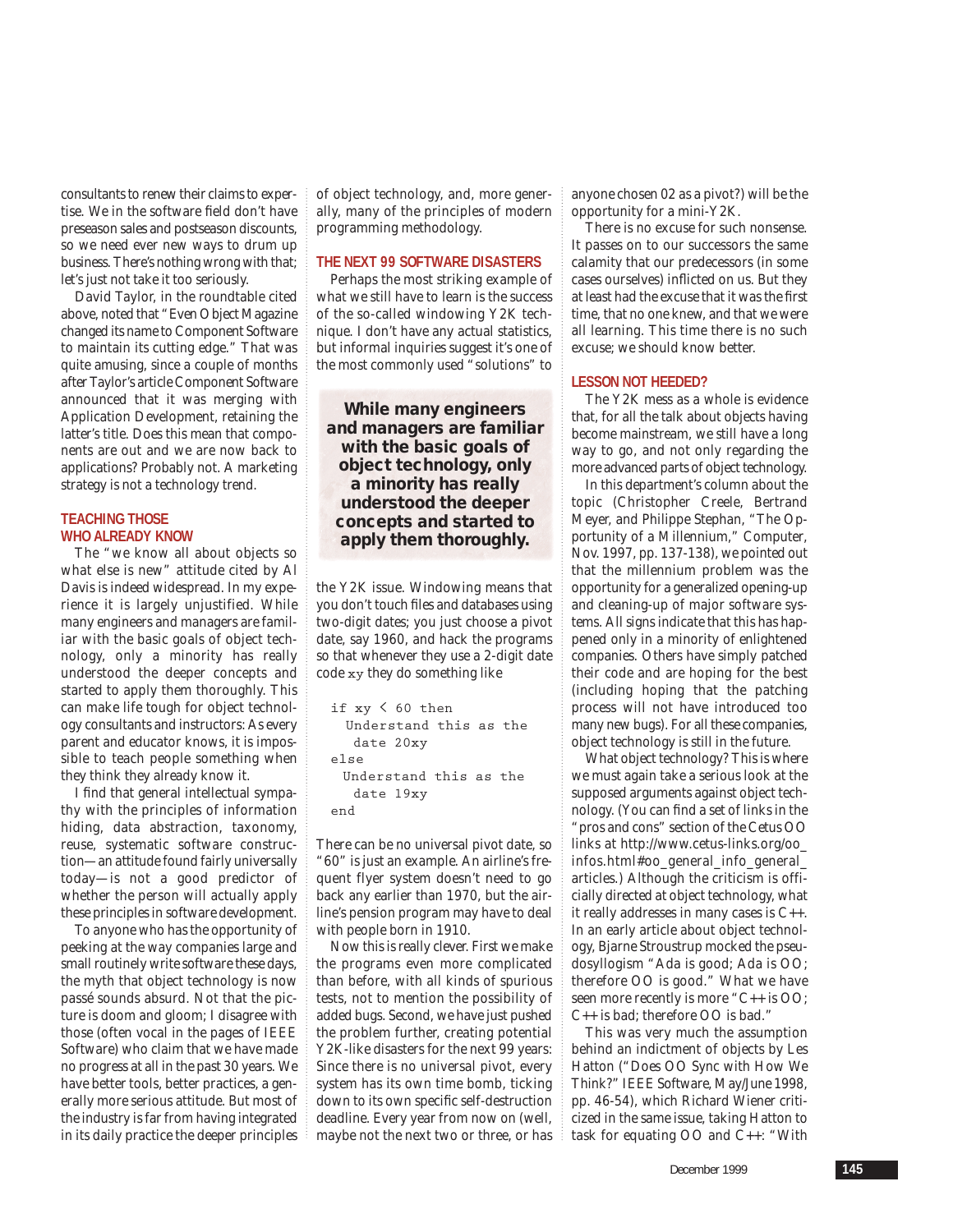```
//function to eliminate blanks from a string
void eatspaces (char * str) {
  int i=0; /* copy to offset within string */
  int j=0; /* copy from offset within string */
  while (( * (str + i) = * (str + j++) ) != ' \0')if (*(str + i != '-') i++;
  return;
}
```
**Figure 1. Removing blanks from a string in C++. Can this be called object-oriented?** 

extreme discipline programmers can use C++ as an OO language, but more often than not they use it as an extended C" ("Watch Your Language," *IEEE Software*, May/June 1998, pp. 55-56).

The point here is not to start a language war, especially since I am associated with another OO language, Eiffel (more appropriately characterized as a method). But it is legitimate for those of us who have been pushing full-fledged object technology to refuse to let that approach be blamed for limitations, perceived or real, of others whose applications of OO principles is highly debatable.

#### **IF THIS IS OO ...**

Figure 1 is a function—from one of the most frequently used C++ introductory textbooks (Ivor Horton, *Beginning Visual C++ 6*, Wrox, 1998, p. 227, comments removed)—for removing blanks from a string. If this is what OO development is, then I am ready to enlist in the anti-object battalion.

I also start believing Hatton's reports of unchanged or decreased productivity and reusability. But of course this kind of style is the opposite of all that a serious object-oriented developer would do: It uses pointers and side effects throughout, mixes queries and commands (asking a question shouldn't change the answer!), and shows no attempt at abstraction. A Boolean expression like **(( \*(str +**  $i)$  = \*(str + j++)) != '\0') is an open invitation to bugs and maintenance nightmares.

If you haven't been initiated in the great secrets of life, here's what the expression means: **str** is the start of the chain. **str + i** is its *i-th* position. **\*(str + i)** is the value at position **i**.

**j++** is **j+1**, except that evaluating this expression also increases the value of **j** by one, but only afterwards, in contrast with **j++. \*(str + i) = \*(str + ++j)** is an assignment of what comes after **=** to what comes before, so it replaces the **i***-*th value of the string; but it is *also* an expression whose value is what is being assigned, so that the whole enclosing expression actually returns true

## **To anyone who has the opportunity of peeking at the way companies write software these days, the myth that object technology is passé sounds absurd.**

if and only if this newly assigned value is not equal to **'\0'** which, as every kindergarten student knows by now, is the special character marking the end of any well-behaved C++ string. Wow!

To me, this can't have anything to do with object technology. That the example is "in the small" doesn't matter: The inthe-large aspects of programming rely on the lower level parts, and you can't get them right unless you get the small things right too. The obsessive use of side-effectproducing functions (totally unnecessary in this example) and pointer-based object access pervades an entire software culture that is at odds with the OO view of quality software construction.

### **CASES THAT GIVE EVERYONE A BAD NAME**

This may be the most serious problem of assessing the contributions of object

technology: making sure that we indeed judge the technology—not partial, incomplete, or even flawed implementations that can give the whole field a bad name. The problem is not just  $C_{++}$ . While recognizing the major contributions of UML and Java, I have described elsewhere (http://www.eiffel.com/doc/ manuals/technology/bmarticles/uml/ and http://www.elj.com/eiffel/bm/mistake/) some of the problems I see in both approaches; I have also discussed the dangers of mixing the object paradigm with foreign ideas (such as entity-relationship modeling or the C style of development) that, although respectable on their own, clash with object technology.

My own work has been based on a more systematic application of OO principles. Let me illustrate the contrast through two examples, both of which I discuss in *Object-Oriented Software Construction* (Prentice Hall, 1997).

Many approaches still allow a direct field assignment of the form **x.field = value**. This is fine in non-OO development, in which you are dealing with structures, but is completely incompatible with the OO view that we are building little machines, each with its official control panel (the class interface) serving as the obligatory path to the internals. Direct field assignment means that users of the machine can circumvent that interface and start rearranging the innards of the machine directly. This is simply not acceptable in modern software technology. The management solution—forcing all attribute declarations to be private is unrealistic since it would lead to lots of useless get functions.

This brings us to the second example: the Uniform Access Principle. It's at first a small notational issue, but (like many other problems related to data abstraction and information hiding) can take up gigantic proportions if not observed properly. The principle simply states that if a module, the client, is accessing a property managed by another module, the supplier, it should not matter to the client whether the supplier keeps the property stored or computes it on demand.

So if I write **my\_house\_loan. monthly\_interest** I should not have